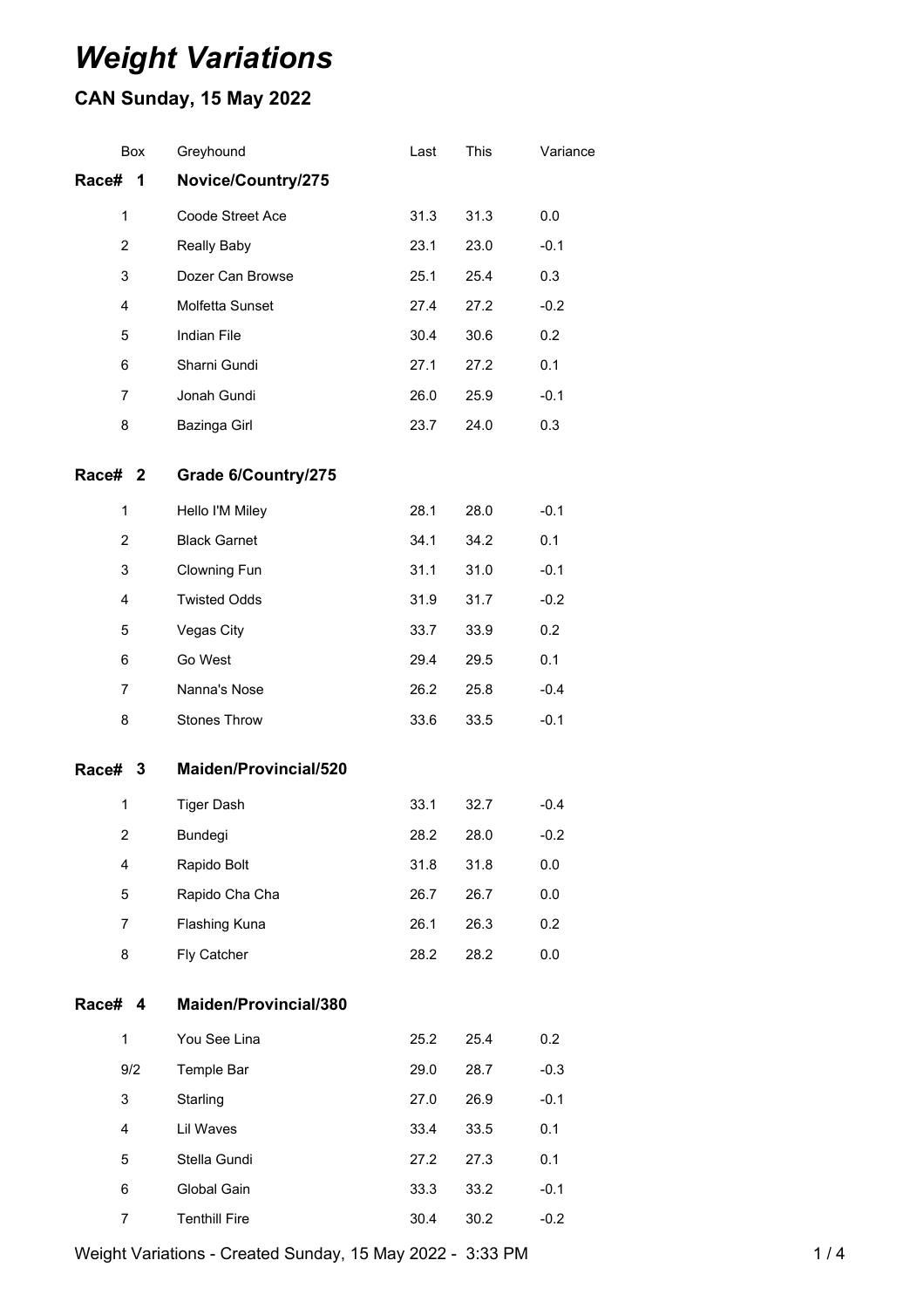### **CAN Sunday, 15 May 2022**

|             | <b>Box</b>     | Greyhound                 | Last | <b>This</b> | Variance |
|-------------|----------------|---------------------------|------|-------------|----------|
| 8           |                | Power Train               | 32.9 | 32.8        | $-0.1$   |
| Race# 5     |                | Mixed 4/5/Country/275     |      |             |          |
| 1           |                | Unknown Fun               | 31.1 | 31.1        | 0.0      |
|             | $\overline{2}$ | Queen Of Boss             | 29.0 | 29.4        | 0.4      |
|             | 3              | Run Hide Seek             | 29.1 | 29.5        | 0.4      |
|             | 9/4            | Fiddly                    | 29.4 | 29.4        | 0.0      |
| 5           |                | Honey Hush                | 23.7 | 23.9        | 0.2      |
| 6           |                | Hit It Gypsy              | 26.1 | 26.3        | 0.2      |
| 7           |                | Shayna Monelli            | 25.8 | 26.0        | 0.2      |
| 8           |                | Pad Up Elyse              | 27.9 | 27.8        | $-0.1$   |
| Race#       | 6              | Novice/Provincial/380 (1) |      |             |          |
| 1           |                | No Submission             | 27.5 | 27.3        | $-0.2$   |
|             | $\overline{2}$ | Vanda Vaughn              | 30.9 | 30.7        | $-0.2$   |
| 3           |                | Shinboner Praise          | 33.1 | 33.0        | $-0.1$   |
| 4           |                | Heat Wave                 | 27.3 | 27.2        | $-0.1$   |
| 5           |                | Zearfoss                  | 32.7 | 32.7        | 0.0      |
| 6           |                | <b>National King</b>      | 31.3 | 31.2        | $-0.1$   |
| 7           |                | <b>Lightning Fun</b>      | 31.5 | 31.6        | 0.1      |
| 8           |                | <b>Butterfly Ali</b>      | 24.0 | 24.2        | 0.2      |
| Race#       | 7              | Grade 5/Provincial/380    |      |             |          |
| 1           |                | <b>Extremely Smooth</b>   | 33.5 | 33.4        | $-0.1$   |
|             | 2              | <b>Haunted House</b>      | 30.9 | 31.1        | 0.2      |
| 3           |                | Animosus                  | 29.0 | 28.9        | $-0.1$   |
|             | 4              | Blackwood Blue            | 30.7 | 31.3        | 0.6      |
|             | 5              | Global Road               | 31.5 | 31.1        | $-0.4$   |
| 6           |                | Top Fun                   | 30.1 | 30.3        | 0.2      |
|             | $\overline{7}$ | Natural Ivy               | 29.9 | 30.2        | 0.3      |
| 8           |                | Escapology                | 25.6 | 25.0        | $-0.6$   |
| Race# 8     |                | Mixed 5/6/Country/520     |      |             |          |
| $\mathbf 1$ |                | Little Righteous          | 28.1 | 27.9        | $-0.2$   |
|             | $\overline{2}$ | Like You                  | 29.4 | 29.3        | $-0.1$   |
|             | 3              | Who's Got Cruz            | 31.9 | 31.7        | $-0.2$   |
| 4           |                | Browse Them Mini          | 25.2 | 25.5        | 0.3      |
|             | 6              | Fired Up Billy            | 34.5 | 34.6        | 0.1      |

Weight Variations - Created Sunday, 15 May 2022 - 3:33 PM 2/4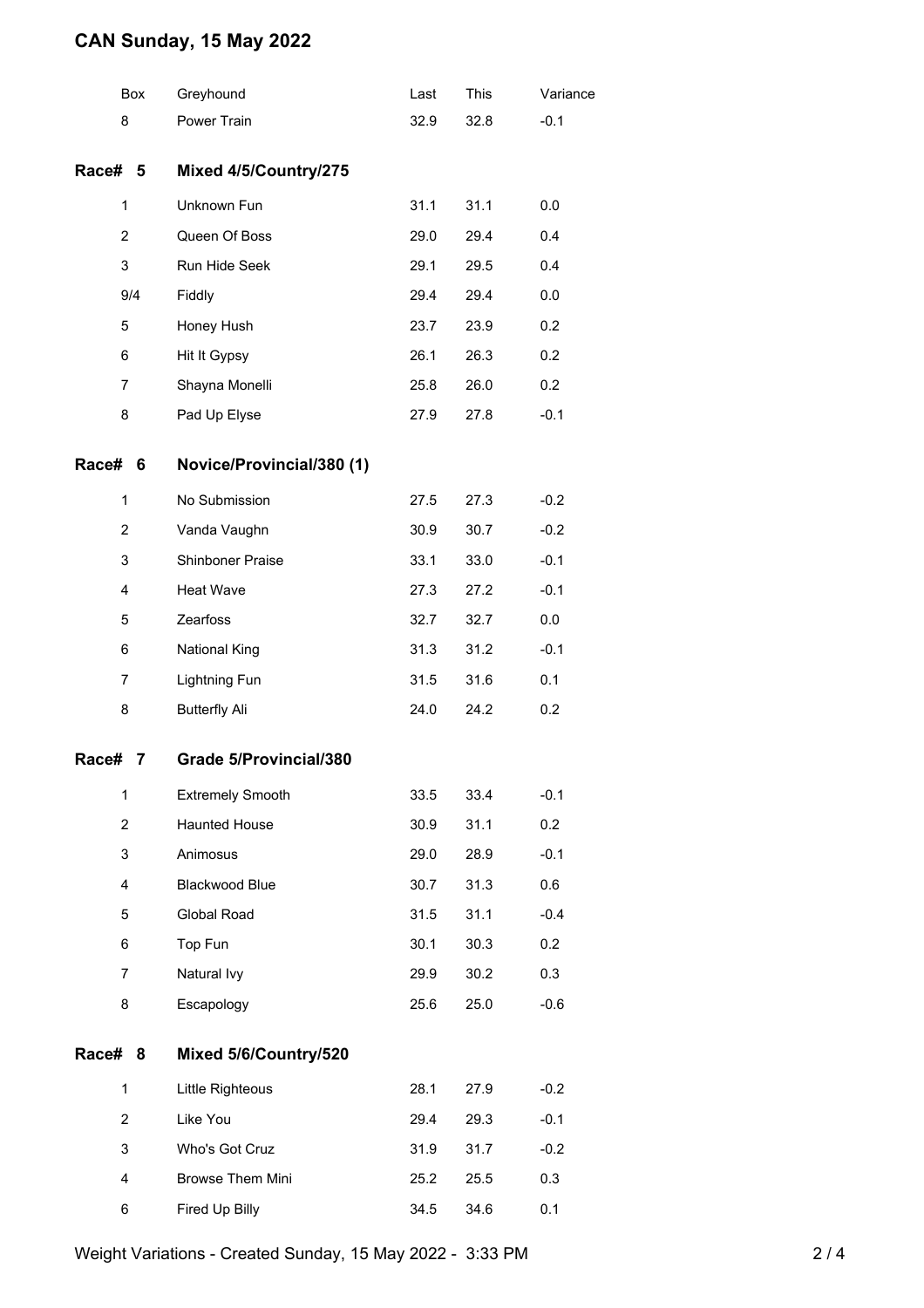### **CAN Sunday, 15 May 2022**

|                | <b>Box</b>     | Greyhound                 | Last | This | Variance |
|----------------|----------------|---------------------------|------|------|----------|
|                | 7              | Exhilarate                | 32.3 | 32.0 | $-0.3$   |
|                | 8              | <b>Bad Desire</b>         | 33.4 | 33.2 | $-0.2$   |
| Race# 9        |                | Novice/Provincial/380 (2) |      |      |          |
|                | $\mathbf{1}$   | Let's Riot                | 30.0 | 30.2 | 0.2      |
|                | 2              | Molfetta Knight           | 31.2 | 31.2 | 0.0      |
|                | 3              | <b>Rich Porter</b>        | 32.2 | 32.2 | 0.0      |
|                | 4              | Absolute Fun              | 27.7 | 27.2 | $-0.5$   |
|                | 5              | Moment To Mamba           | 28.5 | 28.5 | 0.0      |
|                | 6              | Jolie Export              | 29.3 | 29.1 | $-0.2$   |
|                | 7              | Stig Monelli              | 27.9 | 28.5 | 0.6      |
|                | 8              | Tuta Romeo                | 31.1 | 31.4 | 0.3      |
| <b>Race#10</b> |                | Grade 5/Country/275       |      |      |          |
|                | $\mathbf{1}$   | Share The Fun             | 30.0 | 29.8 | $-0.2$   |
|                | $\overline{2}$ | Chuck The Rest            | 33.8 | 33.8 | 0.0      |
|                | 3              | <b>Express Malt</b>       | 27.9 | 27.8 | $-0.1$   |
|                | 4              | Hello I'M Bobby           | 28.6 | 28.9 | 0.3      |
|                | 5              | Up An Atom                | 32.3 | 32.2 | $-0.1$   |
|                | 6              | Forty One Flash           | 27.5 | 28.0 | 0.5      |
|                | 7              | One Chance                | 28.2 | 27.9 | $-0.3$   |
|                | 8              | Kate's Conquest           | 24.5 | 24.5 | 0.0      |
| <b>Race#11</b> |                | Grade 5/Country/380       |      |      |          |
|                | $\mathbf{1}$   | Vanda Violet              | 25.2 | 25.0 | $-0.2$   |
|                | $\overline{2}$ | <b>Global Elite</b>       | 33.6 | 33.4 | $-0.2$   |
|                | 3              | Still Dreaming            | 32.7 | 32.5 | $-0.2$   |
|                | 4              | I'M A Tiger               | 26.2 | 26.1 | $-0.1$   |
|                | 5              | Apollo Fun                | 31.1 | 30.9 | $-0.2$   |
|                | 6              | Western Delight           | 24.9 | 25.4 | 0.5      |
|                | $\overline{7}$ | Heidi Rose                | 27.2 | 27.2 | 0.0      |
|                | 8              | Wake Up Geoff             | 30.7 | 30.5 | $-0.2$   |
| <b>Race#12</b> |                | Mixed 5/6/Country/380     |      |      |          |
|                | 1              | Gabby Gabby               | 24.3 | 24.3 | 0.0      |
|                | $\overline{2}$ | Boom Tux                  | 29.0 | 29.6 | 0.6      |
|                | 3              | Casino Tux                | 30.8 | 30.9 | 0.1      |
|                | 4              | Saint Ruby                | 30.5 | 30.5 | 0.0      |
|                |                |                           |      |      |          |

Weight Variations - Created Sunday, 15 May 2022 - 3:33 PM 3 / 4